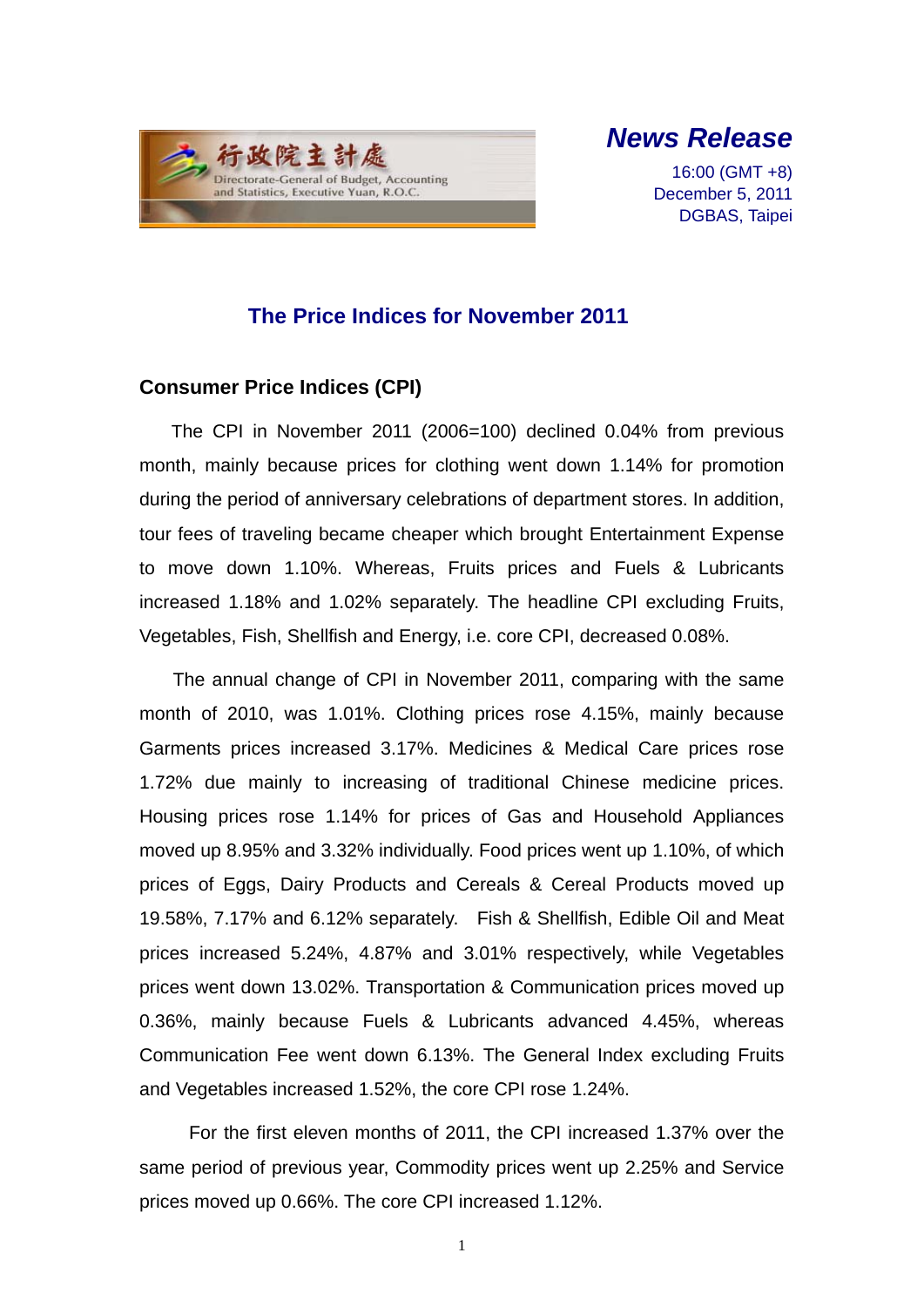

#### **CPI for Households in Different Disposable Income Groups**

In November 2011, the CPI for Lowest 20% Disposable Income Group went up 1.06% comparing with the same month of 2010, CPI for Middle 60% Disposable Income Group and CPI for Highest 20% Disposable Income Group advanced 1.07% and 1.08% respectively.

#### **Wholesale Price Indices (WPI)**

The WPI in November 2011 decreased 0.49% from previous month. Mainly because prices of Chemical Material and Basic Metal moved down 3.53% and 2.31% individually. The WPI for Domestic Sales Excluding Imports declined 0.70%. Import and Export price indices moved down 0.31% and 0.46% separately.

The annual change of WPI in November 2011, comparing with the same month of 2010, was 5.29%. Mainly because prices of Crude Petroleum & Natural Gas, Petroleum & Coal Products and Chemical Material went up 32.31%, 18.66% and 4.86% respectively, furthermore, the coal prices went up which brought Other Mineral Products to increase 28.88%. Nevertheless, prices of Electronic Parts & Components decreased 0.91%. The WPI for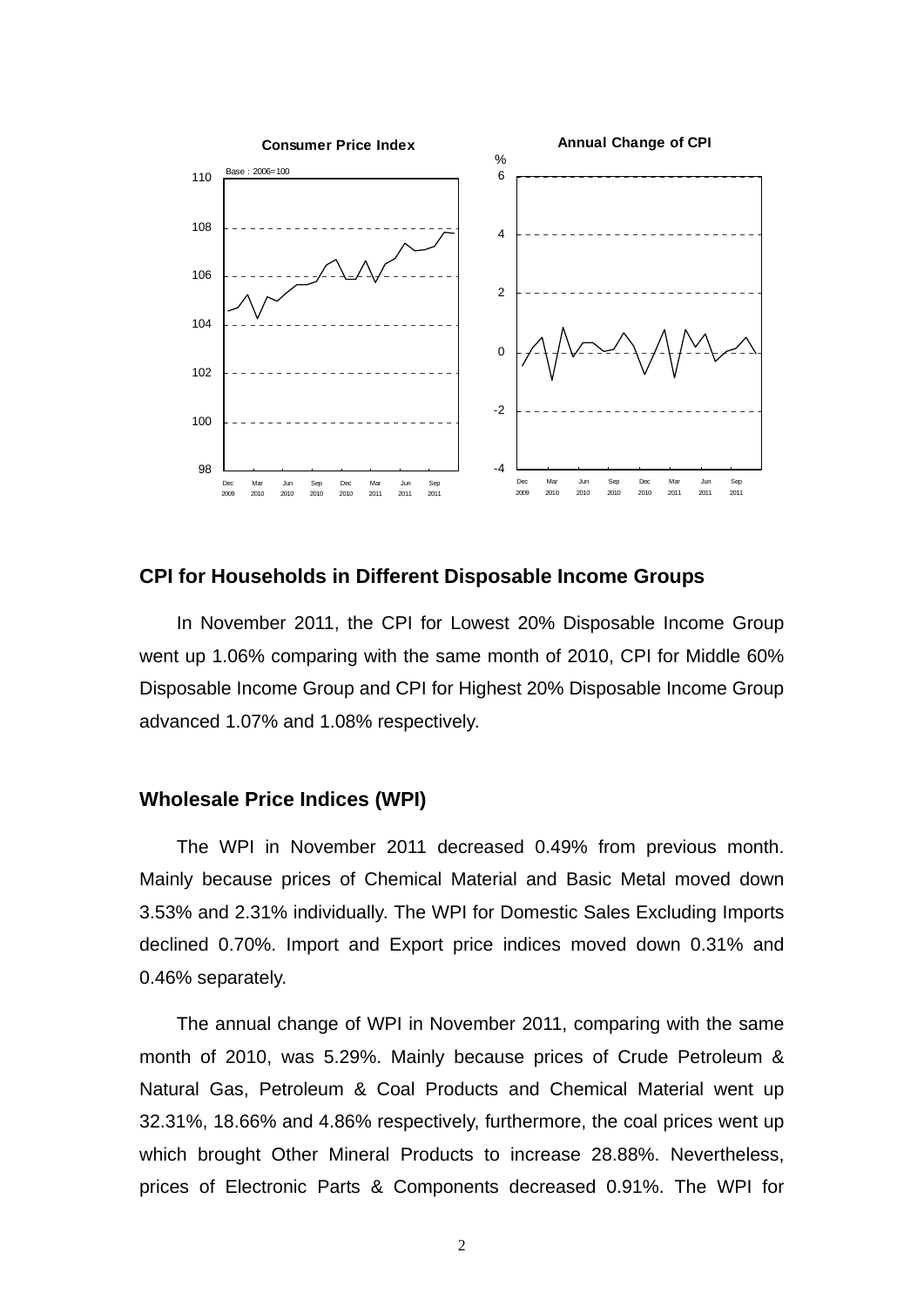Domestic Sales Excluding Imports rose 2.43%. Import price index moved up 9.36%, Export price index went up 3.81%.

For the first eleven months of 2011, the WPI increased 4.36% compared with the same period of previous year, of which the Import price index went up 7.62%, whereas Export price index moved down 0.08%.



### **Statistical Tables**

Table1 The Changes of Consumer Price Indices Table2 The Changes of Wholesale Price Indices Table3 The Changes of Import Price Indices Table4 The Changes of Export Price Indices

#### **For Further Information:**

*Statistics Database:* http://eng.stat.gov.tw/ *DGBAS* news releases on the Internet: http://eng.dgbas.gov.tw/ *Tel:* +886-2-23803449; *Fax:* +886-2-23803465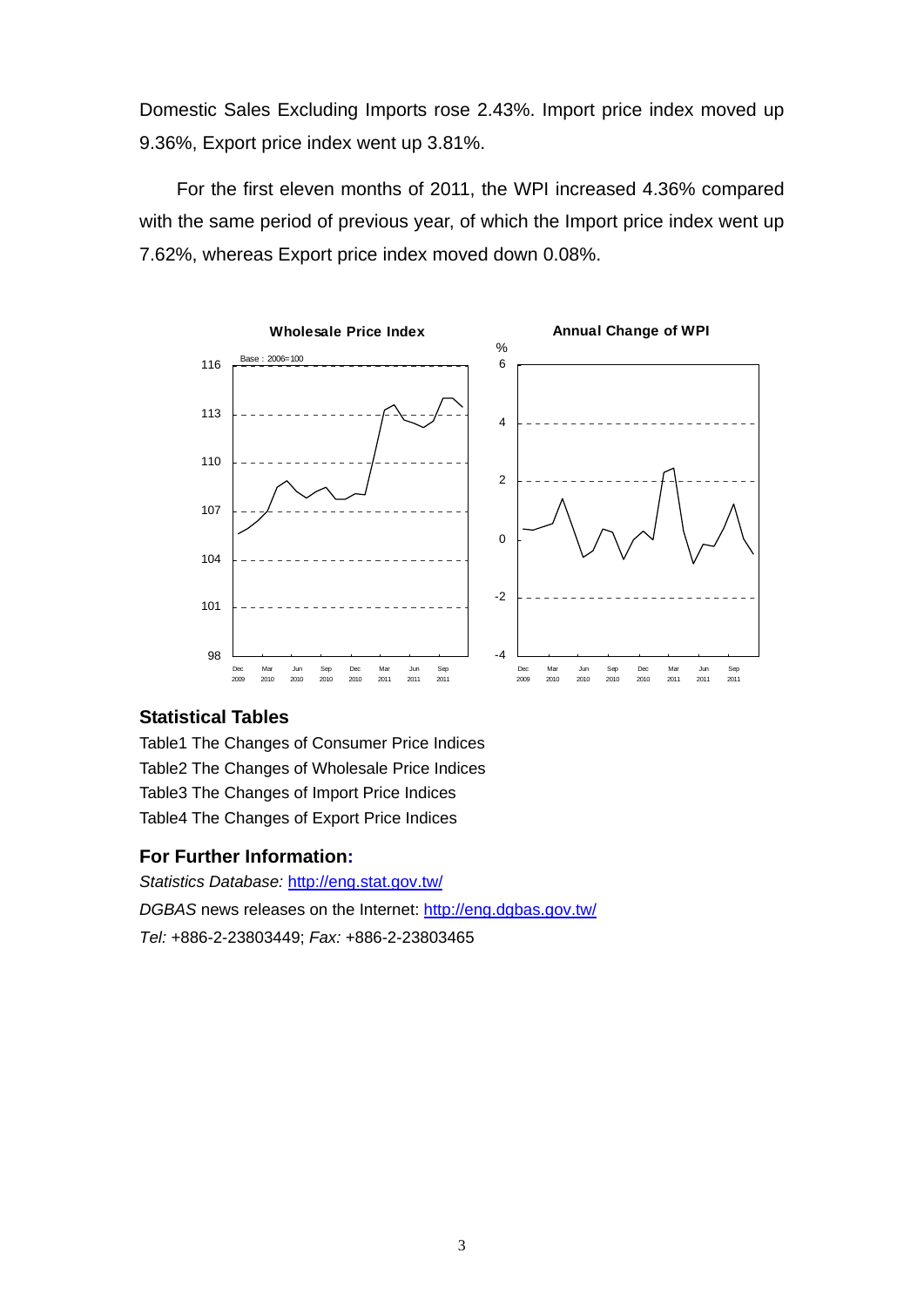## Table 1 The Changes of Consumer Price Indices

Nov. 2011

|                                                                         | Weight   | Index of     |          | Compared Compared | The First Eleven |
|-------------------------------------------------------------------------|----------|--------------|----------|-------------------|------------------|
|                                                                         |          | Nov. 2011    |          |                   |                  |
|                                                                         | $(\%0)$  |              | with     | with the          | Months of 2011   |
|                                                                         |          | $(2006=100)$ | Previous | Same              | Compared with    |
| Groups                                                                  |          |              | Month    | Month of          | the Same Period  |
|                                                                         |          |              | $(\% )$  | Previous          | of Previous Year |
|                                                                         |          |              |          | Year $(\%)$       | (%)              |
| General Index                                                           | 1,000.00 | 107.75       | $-0.04$  | 1.01              | 1.37             |
| <b>Basic Group</b>                                                      |          |              |          |                   |                  |
| 1. Food                                                                 | 260.82   | 116.55       | 0.15     | 1.10              | 1.97             |
| Cereals & Cereal Products                                               | 19.72    | 122.50       | 0.37     | 6.12              | 3.92             |
| Meat                                                                    | 23.08    | 125.85       | 0.17     | 3.01              | 4.06             |
| Eggs                                                                    | 2.00     | 132.11       | 1.42     | 19.58             | 8.49             |
| Fish & Shellfish                                                        | 16.71    | 140.49       | $-0.52$  | 5.24              | 6.48             |
| Vegetables                                                              | 24.81    | 107.40       | $-1.24$  | $-13.02$          | $-7.59$          |
| Fruits                                                                  | 27.59    | 105.38       | 1.18     | $-1.78$           | 4.91             |
| Dairy Products                                                          | 10.51    | 135.37       | 0.72     | 7.17              | 2.58             |
| Edible Oil                                                              | 1.70     | 146.09       | 0.65     | 4.87              | 4.50             |
| 2. Clothing                                                             | 41.72    | 120.19       | $-1.14$  | 4.15              | 3.19             |
| Garments                                                                | 26.97    | 121.55       | $-2.17$  | 3.17              | 3.28             |
| 3. Housing                                                              | 279.47   | 103.26       | 0.05     | 1.14              | 0.86             |
| <b>Residential Rent</b>                                                 | 185.40   | 101.14       | 0.01     | 0.37              | 0.37             |
| Maintenance & Repairs                                                   | 14.78    | 110.70       | $0.07\,$ | 2.96              | 2.39             |
| Household Appliances                                                    | 27.89    | 107.53       | 0.41     | 3.32              | 2.38             |
| Water, Electricity & Gas Supply                                         | 36.87    | 110.65       | 0.00     | 2.65              | 1.38             |
| Gas                                                                     | 9.70     | 131.69       | $-0.01$  | 8.95              | 3.99             |
| 4. Transportation & Communication                                       | 140.42   | 103.40       | 0.04     | 0.36              | 1.56             |
| Fuels & Lubricants                                                      | 32.55    | 120.29       | 1.02     | 4.45              | 7.83             |
| <b>Communication Fee</b>                                                | 31.77    | 86.52        | $-0.59$  | $-6.13$           | $-5.40$          |
| 5. Medicines & Medical Care                                             | 47.41    | 109.91       | 0.10     | 1.72              | 1.85             |
| Medicines & Health Food                                                 | 10.62    | 131.72       | 0.07     | 4.25              | 6.19             |
| 6. Education & Entertainment                                            | 171.48   | 100.23       | $-0.44$  | 0.08              | 0.56             |
| <b>Educational Expense</b>                                              | 111.25   | 98.33        | $-0.04$  | 0.05              | $-0.07$          |
| Entertainment Expense                                                   | 60.22    | 103.68       | $-1.10$  | 0.14              | 1.64             |
| 7. Miscellaneous                                                        | 58.68    | 110.65       | 0.39     | 1.08              | 0.99             |
| Tobacco & Betelnut                                                      | 14.65    | 131.77       | $-0.11$  | 3.89              | 2.93             |
| <b>Personal Care Services</b>                                           | 14.78    | 100.08       | 1.74     | 0.09              | 0.26             |
| Commodity and Service Groups                                            |          |              |          |                   |                  |
| 1. Commodity                                                            | 437.11   | 112.39       | 0.06     | 1.57              | 2.25             |
| (Excluding Food)                                                        | 264.95   | 108.48       | $-0.05$  | 2.15              | 2.24             |
| Non-durable Consumer Goods                                              | 299.12   | 117.10       | 0.24     | 1.66              | 2.79             |
| (Excluding Food)                                                        | 126.96   | 115.60       | 0.27     | 2.89              | 3.49             |
| Semi-durable Consumer Goods                                             | 62.85    | 112.13       | $-1.01$  | 2.53              | 2.25             |
| Durable Consumer Goods                                                  | 75.14    | 92.22        | 0.25     | 0.18              | $-0.41$          |
| 2. Service                                                              | 562.89   | 103.92       | $-0.12$  | 0.55              | 0.66             |
| Food                                                                    | 88.66    | 113.25       | 0.01     | 1.78              | 1.39             |
| Housing                                                                 | 209.54   | 100.85       | 0.01     | 0.40              | 0.42             |
| Transportation & Communication                                          | 76.99    | 97.92        | $-0.38$  | $-1.62$           | $-1.08$          |
| Medical Care                                                            | 33.02    | 103.97       | 0.12     | 0.73              | 0.33             |
| Education & Entertainment                                               | 129.64   | 107.23       | $-0.49$  | 1.10              | 1.62             |
| Miscellaneous                                                           | 23.83    | 100.10       | 1.09     | 0.25              | 0.23             |
| Special Groups                                                          |          |              |          |                   |                  |
| General Index Excluding Fruits & Vegetables                             | 947.60   | 107.81       | $-0.04$  | 1.52              | 1.49             |
| General Index Excluding Food                                            | 739.18   | 104.54       | $-0.11$  | 0.98              | 1.13             |
| General Index Excluding Fruits, Vegetables,<br>Fish, Shellfish & Energy | 866.64   | 106.57       | $-0.08$  | 1.24              | 1.12             |

Note: 1.includes nannies, housecleaning expenses and services paid for keeping household running efficiently. 2.All data are subject to revision 3 months after original publication due to late reports and corrections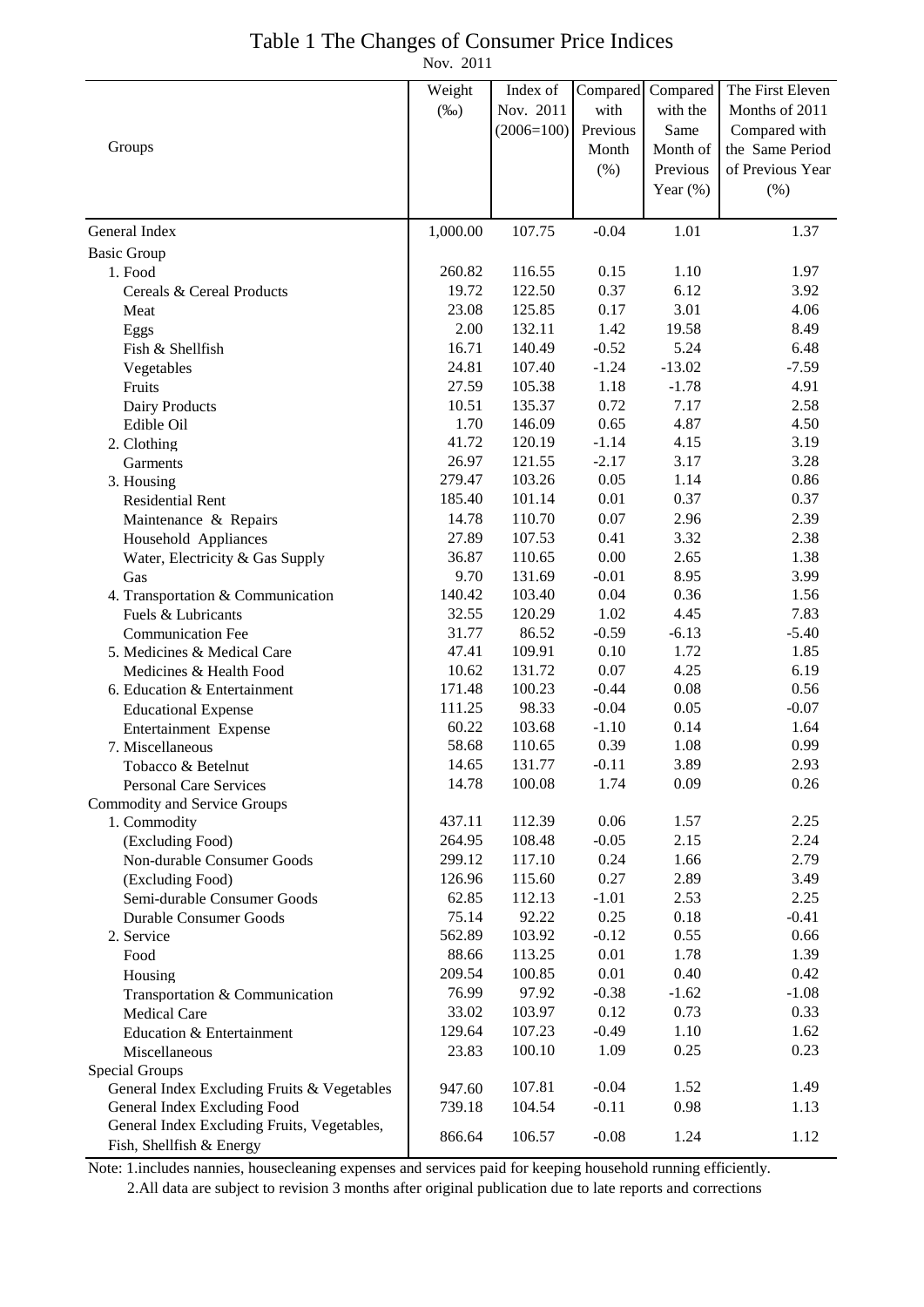### Table 2 The Changes of Wholesale Price Indices

Nov. 2011

| 2011<br>$(\%0)$<br>with<br>with the<br>Months of 2011<br>Previous<br>$(2006=100)$<br>Same<br>Compared with<br>the Same Period<br>Month<br>Month of<br>of Previous Year<br>(% )<br>Previous<br>Year $(\%)$<br>$(\% )$<br>1000.00<br>113.44<br>$-0.49$<br>5.29<br>4.36<br>General Index<br>307.86<br>$-0.70$<br>115.66<br>2.43<br>5.42<br><b>Domestic Sales Excluding Imports</b><br>$-0.31$<br>9.36<br>Imports<br>327.09<br>126.08<br>7.62<br>$-0.46$<br>98.59<br>3.81<br>365.05<br>$-0.08$<br>Exports<br><b>Basic Group</b><br>1. Agriculture, Forestry, Fishing & Animal<br>0.23<br>27.15<br>141.50<br>8.05<br>9.69<br><b>Husbandry Products</b><br>12.87<br>124.51<br>$-2.00$<br>$-1.30$<br>8.07<br>(1) Farm Products<br>6.60<br>140.54<br>$-0.49$<br>5.53<br>(2) Poultry & Livestock Products<br>5.64<br>$-3.46$<br>(3) Forest Products<br>0.41<br>109.52<br>$-9.20$<br>1.36<br>7.27<br>26.51<br>(4) Fishery Products<br>172.51<br>4.25<br>16.01<br>57.59<br>2.92<br>30.55<br>2. Quarrying & Mineral Products<br>177.03<br>26.02<br>45.78<br>4.02<br>(1) Crude Petroleum & Natural Gas<br>167.60<br>32.31<br>28.50<br>2.56<br>$-0.12$<br>2.74<br>(2) Sand, Stone & Clay Quarrying<br>101.95<br>$-2.89$<br>9.25<br>$-0.13$<br>28.88<br>(3) Other Mineral Products<br>248.73<br>22.54<br>890.99<br>$-0.89$<br>3.13<br>3. Manufacturing Products<br>107.29<br>2.44<br>18.50<br>$-0.55$<br>134.26<br>4.60<br>6.35<br>$(1)$ Foods<br>5.34<br>$-0.04$<br>2.27<br>104.31<br>0.13<br>(2) Beverages<br>2.49<br>0.00<br>3.62<br>(3) Tobaccos<br>122.70<br>3.03<br>21.67<br>(4) Textile Products<br>131.62<br>$-0.93$<br>5.60<br>14.72<br>4.65<br>$-0.08$<br>(5) Wearing Apparel & Clothing Accessories<br>104.54<br>7.52<br>2.83<br>4.97<br>0.00<br>6.88<br>(6) Leather, Fur & Related Products<br>116.90<br>1.51<br>4.33<br>2.15<br>118.20<br>$-0.82$<br>0.91<br>(7) Wood & Bamboo Products<br>15.11<br>117.51<br>$-1.53$<br>$-2.98$<br>$-0.04$<br>(8) Pulp, Paper, Paper Products & Printed Matter<br>1.00<br>18.66<br>54.63<br>144.97<br>19.12<br>(9) Petroleum & Coal Products<br>4.86<br>14.30<br>91.92<br>126.07<br>$-3.53$<br>(10)Chemical Material<br>28.00<br>114.49<br>$-0.59$<br>4.77<br>(11) Chemical Products & Medical Goods<br>2.43<br>5.09<br>22.42<br>119.26<br>$-0.66$<br>2.96<br>(12) Rubber & Plastic Products<br>13.93<br>105.90<br>0.48<br>$-0.50$<br>$-1.47$<br>(13) Non-metallic Mineral Products<br>84.77<br>118.23<br>$-2.31$<br>$-1.38$<br>5.30<br>$(14)$ Basic Metal<br>(15) Fabricated Metal Products<br>42.26<br>113.96<br>$-0.77$<br>2.49<br>1.64<br>(16) Electronic Parts & Components<br>$-0.25$<br>$-7.88$<br>261.17<br>75.97<br>$-0.91$<br>0.37<br>(17) Computer, Electronic & Optical Products<br>64.22<br>78.80<br>1.61<br>$-6.64$<br>(18) Electrical Equipment<br>109.88<br>$-1.14$<br>0.60<br>2.42<br>34.70<br>$(19)$ Machinery & Equipment<br>$-0.50$<br>5.05<br>0.75<br>67.61<br>116.52<br>34.78<br>$-0.14$<br>2.62<br>1.20<br>(20) Transport Equipment & Parts<br>111.32<br>(21) Furniture & Fixtures<br>5.20<br>$-0.25$<br>6.76<br>112.49<br>0.43<br>10.51<br>113.82<br>$-0.18$<br>6.21<br>2.45<br>(22) Miscellaneous Products<br>4. Water Supply, Electricity & Gas<br>24.28<br>0.00<br>1.05<br>0.93<br>126.29<br>By Stage of Processing<br>1.Raw Materials<br>138.48<br>$-0.11$<br>19.69<br>159.46<br>16.97<br>2. Intermediate Materials<br>356.29<br>$-0.83$<br>2.02<br>112.75<br>2.58<br>3. Finished Goods<br>$-0.18$<br>140.17<br>112.28<br>3.20<br>1.69<br>$-0.50$<br>53.38<br>3.58<br>(1) Capital Goods<br>112.49<br>0.13<br>0.01<br>2.96<br>(2) Consumer Goods<br>86.79<br>111.65<br>2.65<br>Special Groups<br><b>Domestic Sales</b><br>634.95<br>120.74<br>$-0.49$<br>6.01<br>6.56<br>3.11<br><b>Domestic Products</b><br>672.91<br>$-0.59$<br>107.20<br>2.63<br>Non-Heavy Chemical Industrial Products<br>166.01<br>$-0.68$<br>3.67<br>117.71<br>3.72<br>724.98<br>104.92<br>$-0.94$<br>2.98<br>2.11<br>Heavy Chemical Industrial Products | Groups | Weight | Index of Nov. | Compared | Compared | The First Eleven |
|------------------------------------------------------------------------------------------------------------------------------------------------------------------------------------------------------------------------------------------------------------------------------------------------------------------------------------------------------------------------------------------------------------------------------------------------------------------------------------------------------------------------------------------------------------------------------------------------------------------------------------------------------------------------------------------------------------------------------------------------------------------------------------------------------------------------------------------------------------------------------------------------------------------------------------------------------------------------------------------------------------------------------------------------------------------------------------------------------------------------------------------------------------------------------------------------------------------------------------------------------------------------------------------------------------------------------------------------------------------------------------------------------------------------------------------------------------------------------------------------------------------------------------------------------------------------------------------------------------------------------------------------------------------------------------------------------------------------------------------------------------------------------------------------------------------------------------------------------------------------------------------------------------------------------------------------------------------------------------------------------------------------------------------------------------------------------------------------------------------------------------------------------------------------------------------------------------------------------------------------------------------------------------------------------------------------------------------------------------------------------------------------------------------------------------------------------------------------------------------------------------------------------------------------------------------------------------------------------------------------------------------------------------------------------------------------------------------------------------------------------------------------------------------------------------------------------------------------------------------------------------------------------------------------------------------------------------------------------------------------------------------------------------------------------------------------------------------------------------------------------------------------------------------------------------------------------------------------------------------------------------------------------------------------------------------------------------------------------------------------------------------------------------------------------------------------------------------------------------------------------------------------------------------------------------------------------------------------------------------------------------------------------------------------------------------------------------------------------------------------------------------------------------------------------------------------------------------------------------------------------------------------------------------------------------------------------------------------------------------|--------|--------|---------------|----------|----------|------------------|
|                                                                                                                                                                                                                                                                                                                                                                                                                                                                                                                                                                                                                                                                                                                                                                                                                                                                                                                                                                                                                                                                                                                                                                                                                                                                                                                                                                                                                                                                                                                                                                                                                                                                                                                                                                                                                                                                                                                                                                                                                                                                                                                                                                                                                                                                                                                                                                                                                                                                                                                                                                                                                                                                                                                                                                                                                                                                                                                                                                                                                                                                                                                                                                                                                                                                                                                                                                                                                                                                                                                                                                                                                                                                                                                                                                                                                                                                                                                                                                                          |        |        |               |          |          |                  |
|                                                                                                                                                                                                                                                                                                                                                                                                                                                                                                                                                                                                                                                                                                                                                                                                                                                                                                                                                                                                                                                                                                                                                                                                                                                                                                                                                                                                                                                                                                                                                                                                                                                                                                                                                                                                                                                                                                                                                                                                                                                                                                                                                                                                                                                                                                                                                                                                                                                                                                                                                                                                                                                                                                                                                                                                                                                                                                                                                                                                                                                                                                                                                                                                                                                                                                                                                                                                                                                                                                                                                                                                                                                                                                                                                                                                                                                                                                                                                                                          |        |        |               |          |          |                  |
|                                                                                                                                                                                                                                                                                                                                                                                                                                                                                                                                                                                                                                                                                                                                                                                                                                                                                                                                                                                                                                                                                                                                                                                                                                                                                                                                                                                                                                                                                                                                                                                                                                                                                                                                                                                                                                                                                                                                                                                                                                                                                                                                                                                                                                                                                                                                                                                                                                                                                                                                                                                                                                                                                                                                                                                                                                                                                                                                                                                                                                                                                                                                                                                                                                                                                                                                                                                                                                                                                                                                                                                                                                                                                                                                                                                                                                                                                                                                                                                          |        |        |               |          |          |                  |
|                                                                                                                                                                                                                                                                                                                                                                                                                                                                                                                                                                                                                                                                                                                                                                                                                                                                                                                                                                                                                                                                                                                                                                                                                                                                                                                                                                                                                                                                                                                                                                                                                                                                                                                                                                                                                                                                                                                                                                                                                                                                                                                                                                                                                                                                                                                                                                                                                                                                                                                                                                                                                                                                                                                                                                                                                                                                                                                                                                                                                                                                                                                                                                                                                                                                                                                                                                                                                                                                                                                                                                                                                                                                                                                                                                                                                                                                                                                                                                                          |        |        |               |          |          |                  |
|                                                                                                                                                                                                                                                                                                                                                                                                                                                                                                                                                                                                                                                                                                                                                                                                                                                                                                                                                                                                                                                                                                                                                                                                                                                                                                                                                                                                                                                                                                                                                                                                                                                                                                                                                                                                                                                                                                                                                                                                                                                                                                                                                                                                                                                                                                                                                                                                                                                                                                                                                                                                                                                                                                                                                                                                                                                                                                                                                                                                                                                                                                                                                                                                                                                                                                                                                                                                                                                                                                                                                                                                                                                                                                                                                                                                                                                                                                                                                                                          |        |        |               |          |          |                  |
|                                                                                                                                                                                                                                                                                                                                                                                                                                                                                                                                                                                                                                                                                                                                                                                                                                                                                                                                                                                                                                                                                                                                                                                                                                                                                                                                                                                                                                                                                                                                                                                                                                                                                                                                                                                                                                                                                                                                                                                                                                                                                                                                                                                                                                                                                                                                                                                                                                                                                                                                                                                                                                                                                                                                                                                                                                                                                                                                                                                                                                                                                                                                                                                                                                                                                                                                                                                                                                                                                                                                                                                                                                                                                                                                                                                                                                                                                                                                                                                          |        |        |               |          |          |                  |
|                                                                                                                                                                                                                                                                                                                                                                                                                                                                                                                                                                                                                                                                                                                                                                                                                                                                                                                                                                                                                                                                                                                                                                                                                                                                                                                                                                                                                                                                                                                                                                                                                                                                                                                                                                                                                                                                                                                                                                                                                                                                                                                                                                                                                                                                                                                                                                                                                                                                                                                                                                                                                                                                                                                                                                                                                                                                                                                                                                                                                                                                                                                                                                                                                                                                                                                                                                                                                                                                                                                                                                                                                                                                                                                                                                                                                                                                                                                                                                                          |        |        |               |          |          |                  |
|                                                                                                                                                                                                                                                                                                                                                                                                                                                                                                                                                                                                                                                                                                                                                                                                                                                                                                                                                                                                                                                                                                                                                                                                                                                                                                                                                                                                                                                                                                                                                                                                                                                                                                                                                                                                                                                                                                                                                                                                                                                                                                                                                                                                                                                                                                                                                                                                                                                                                                                                                                                                                                                                                                                                                                                                                                                                                                                                                                                                                                                                                                                                                                                                                                                                                                                                                                                                                                                                                                                                                                                                                                                                                                                                                                                                                                                                                                                                                                                          |        |        |               |          |          |                  |
|                                                                                                                                                                                                                                                                                                                                                                                                                                                                                                                                                                                                                                                                                                                                                                                                                                                                                                                                                                                                                                                                                                                                                                                                                                                                                                                                                                                                                                                                                                                                                                                                                                                                                                                                                                                                                                                                                                                                                                                                                                                                                                                                                                                                                                                                                                                                                                                                                                                                                                                                                                                                                                                                                                                                                                                                                                                                                                                                                                                                                                                                                                                                                                                                                                                                                                                                                                                                                                                                                                                                                                                                                                                                                                                                                                                                                                                                                                                                                                                          |        |        |               |          |          |                  |
|                                                                                                                                                                                                                                                                                                                                                                                                                                                                                                                                                                                                                                                                                                                                                                                                                                                                                                                                                                                                                                                                                                                                                                                                                                                                                                                                                                                                                                                                                                                                                                                                                                                                                                                                                                                                                                                                                                                                                                                                                                                                                                                                                                                                                                                                                                                                                                                                                                                                                                                                                                                                                                                                                                                                                                                                                                                                                                                                                                                                                                                                                                                                                                                                                                                                                                                                                                                                                                                                                                                                                                                                                                                                                                                                                                                                                                                                                                                                                                                          |        |        |               |          |          |                  |
|                                                                                                                                                                                                                                                                                                                                                                                                                                                                                                                                                                                                                                                                                                                                                                                                                                                                                                                                                                                                                                                                                                                                                                                                                                                                                                                                                                                                                                                                                                                                                                                                                                                                                                                                                                                                                                                                                                                                                                                                                                                                                                                                                                                                                                                                                                                                                                                                                                                                                                                                                                                                                                                                                                                                                                                                                                                                                                                                                                                                                                                                                                                                                                                                                                                                                                                                                                                                                                                                                                                                                                                                                                                                                                                                                                                                                                                                                                                                                                                          |        |        |               |          |          |                  |
|                                                                                                                                                                                                                                                                                                                                                                                                                                                                                                                                                                                                                                                                                                                                                                                                                                                                                                                                                                                                                                                                                                                                                                                                                                                                                                                                                                                                                                                                                                                                                                                                                                                                                                                                                                                                                                                                                                                                                                                                                                                                                                                                                                                                                                                                                                                                                                                                                                                                                                                                                                                                                                                                                                                                                                                                                                                                                                                                                                                                                                                                                                                                                                                                                                                                                                                                                                                                                                                                                                                                                                                                                                                                                                                                                                                                                                                                                                                                                                                          |        |        |               |          |          |                  |
|                                                                                                                                                                                                                                                                                                                                                                                                                                                                                                                                                                                                                                                                                                                                                                                                                                                                                                                                                                                                                                                                                                                                                                                                                                                                                                                                                                                                                                                                                                                                                                                                                                                                                                                                                                                                                                                                                                                                                                                                                                                                                                                                                                                                                                                                                                                                                                                                                                                                                                                                                                                                                                                                                                                                                                                                                                                                                                                                                                                                                                                                                                                                                                                                                                                                                                                                                                                                                                                                                                                                                                                                                                                                                                                                                                                                                                                                                                                                                                                          |        |        |               |          |          |                  |
|                                                                                                                                                                                                                                                                                                                                                                                                                                                                                                                                                                                                                                                                                                                                                                                                                                                                                                                                                                                                                                                                                                                                                                                                                                                                                                                                                                                                                                                                                                                                                                                                                                                                                                                                                                                                                                                                                                                                                                                                                                                                                                                                                                                                                                                                                                                                                                                                                                                                                                                                                                                                                                                                                                                                                                                                                                                                                                                                                                                                                                                                                                                                                                                                                                                                                                                                                                                                                                                                                                                                                                                                                                                                                                                                                                                                                                                                                                                                                                                          |        |        |               |          |          |                  |
|                                                                                                                                                                                                                                                                                                                                                                                                                                                                                                                                                                                                                                                                                                                                                                                                                                                                                                                                                                                                                                                                                                                                                                                                                                                                                                                                                                                                                                                                                                                                                                                                                                                                                                                                                                                                                                                                                                                                                                                                                                                                                                                                                                                                                                                                                                                                                                                                                                                                                                                                                                                                                                                                                                                                                                                                                                                                                                                                                                                                                                                                                                                                                                                                                                                                                                                                                                                                                                                                                                                                                                                                                                                                                                                                                                                                                                                                                                                                                                                          |        |        |               |          |          |                  |
|                                                                                                                                                                                                                                                                                                                                                                                                                                                                                                                                                                                                                                                                                                                                                                                                                                                                                                                                                                                                                                                                                                                                                                                                                                                                                                                                                                                                                                                                                                                                                                                                                                                                                                                                                                                                                                                                                                                                                                                                                                                                                                                                                                                                                                                                                                                                                                                                                                                                                                                                                                                                                                                                                                                                                                                                                                                                                                                                                                                                                                                                                                                                                                                                                                                                                                                                                                                                                                                                                                                                                                                                                                                                                                                                                                                                                                                                                                                                                                                          |        |        |               |          |          |                  |
|                                                                                                                                                                                                                                                                                                                                                                                                                                                                                                                                                                                                                                                                                                                                                                                                                                                                                                                                                                                                                                                                                                                                                                                                                                                                                                                                                                                                                                                                                                                                                                                                                                                                                                                                                                                                                                                                                                                                                                                                                                                                                                                                                                                                                                                                                                                                                                                                                                                                                                                                                                                                                                                                                                                                                                                                                                                                                                                                                                                                                                                                                                                                                                                                                                                                                                                                                                                                                                                                                                                                                                                                                                                                                                                                                                                                                                                                                                                                                                                          |        |        |               |          |          |                  |
|                                                                                                                                                                                                                                                                                                                                                                                                                                                                                                                                                                                                                                                                                                                                                                                                                                                                                                                                                                                                                                                                                                                                                                                                                                                                                                                                                                                                                                                                                                                                                                                                                                                                                                                                                                                                                                                                                                                                                                                                                                                                                                                                                                                                                                                                                                                                                                                                                                                                                                                                                                                                                                                                                                                                                                                                                                                                                                                                                                                                                                                                                                                                                                                                                                                                                                                                                                                                                                                                                                                                                                                                                                                                                                                                                                                                                                                                                                                                                                                          |        |        |               |          |          |                  |
|                                                                                                                                                                                                                                                                                                                                                                                                                                                                                                                                                                                                                                                                                                                                                                                                                                                                                                                                                                                                                                                                                                                                                                                                                                                                                                                                                                                                                                                                                                                                                                                                                                                                                                                                                                                                                                                                                                                                                                                                                                                                                                                                                                                                                                                                                                                                                                                                                                                                                                                                                                                                                                                                                                                                                                                                                                                                                                                                                                                                                                                                                                                                                                                                                                                                                                                                                                                                                                                                                                                                                                                                                                                                                                                                                                                                                                                                                                                                                                                          |        |        |               |          |          |                  |
|                                                                                                                                                                                                                                                                                                                                                                                                                                                                                                                                                                                                                                                                                                                                                                                                                                                                                                                                                                                                                                                                                                                                                                                                                                                                                                                                                                                                                                                                                                                                                                                                                                                                                                                                                                                                                                                                                                                                                                                                                                                                                                                                                                                                                                                                                                                                                                                                                                                                                                                                                                                                                                                                                                                                                                                                                                                                                                                                                                                                                                                                                                                                                                                                                                                                                                                                                                                                                                                                                                                                                                                                                                                                                                                                                                                                                                                                                                                                                                                          |        |        |               |          |          |                  |
|                                                                                                                                                                                                                                                                                                                                                                                                                                                                                                                                                                                                                                                                                                                                                                                                                                                                                                                                                                                                                                                                                                                                                                                                                                                                                                                                                                                                                                                                                                                                                                                                                                                                                                                                                                                                                                                                                                                                                                                                                                                                                                                                                                                                                                                                                                                                                                                                                                                                                                                                                                                                                                                                                                                                                                                                                                                                                                                                                                                                                                                                                                                                                                                                                                                                                                                                                                                                                                                                                                                                                                                                                                                                                                                                                                                                                                                                                                                                                                                          |        |        |               |          |          |                  |
|                                                                                                                                                                                                                                                                                                                                                                                                                                                                                                                                                                                                                                                                                                                                                                                                                                                                                                                                                                                                                                                                                                                                                                                                                                                                                                                                                                                                                                                                                                                                                                                                                                                                                                                                                                                                                                                                                                                                                                                                                                                                                                                                                                                                                                                                                                                                                                                                                                                                                                                                                                                                                                                                                                                                                                                                                                                                                                                                                                                                                                                                                                                                                                                                                                                                                                                                                                                                                                                                                                                                                                                                                                                                                                                                                                                                                                                                                                                                                                                          |        |        |               |          |          |                  |
|                                                                                                                                                                                                                                                                                                                                                                                                                                                                                                                                                                                                                                                                                                                                                                                                                                                                                                                                                                                                                                                                                                                                                                                                                                                                                                                                                                                                                                                                                                                                                                                                                                                                                                                                                                                                                                                                                                                                                                                                                                                                                                                                                                                                                                                                                                                                                                                                                                                                                                                                                                                                                                                                                                                                                                                                                                                                                                                                                                                                                                                                                                                                                                                                                                                                                                                                                                                                                                                                                                                                                                                                                                                                                                                                                                                                                                                                                                                                                                                          |        |        |               |          |          |                  |
|                                                                                                                                                                                                                                                                                                                                                                                                                                                                                                                                                                                                                                                                                                                                                                                                                                                                                                                                                                                                                                                                                                                                                                                                                                                                                                                                                                                                                                                                                                                                                                                                                                                                                                                                                                                                                                                                                                                                                                                                                                                                                                                                                                                                                                                                                                                                                                                                                                                                                                                                                                                                                                                                                                                                                                                                                                                                                                                                                                                                                                                                                                                                                                                                                                                                                                                                                                                                                                                                                                                                                                                                                                                                                                                                                                                                                                                                                                                                                                                          |        |        |               |          |          |                  |
|                                                                                                                                                                                                                                                                                                                                                                                                                                                                                                                                                                                                                                                                                                                                                                                                                                                                                                                                                                                                                                                                                                                                                                                                                                                                                                                                                                                                                                                                                                                                                                                                                                                                                                                                                                                                                                                                                                                                                                                                                                                                                                                                                                                                                                                                                                                                                                                                                                                                                                                                                                                                                                                                                                                                                                                                                                                                                                                                                                                                                                                                                                                                                                                                                                                                                                                                                                                                                                                                                                                                                                                                                                                                                                                                                                                                                                                                                                                                                                                          |        |        |               |          |          |                  |
|                                                                                                                                                                                                                                                                                                                                                                                                                                                                                                                                                                                                                                                                                                                                                                                                                                                                                                                                                                                                                                                                                                                                                                                                                                                                                                                                                                                                                                                                                                                                                                                                                                                                                                                                                                                                                                                                                                                                                                                                                                                                                                                                                                                                                                                                                                                                                                                                                                                                                                                                                                                                                                                                                                                                                                                                                                                                                                                                                                                                                                                                                                                                                                                                                                                                                                                                                                                                                                                                                                                                                                                                                                                                                                                                                                                                                                                                                                                                                                                          |        |        |               |          |          |                  |
|                                                                                                                                                                                                                                                                                                                                                                                                                                                                                                                                                                                                                                                                                                                                                                                                                                                                                                                                                                                                                                                                                                                                                                                                                                                                                                                                                                                                                                                                                                                                                                                                                                                                                                                                                                                                                                                                                                                                                                                                                                                                                                                                                                                                                                                                                                                                                                                                                                                                                                                                                                                                                                                                                                                                                                                                                                                                                                                                                                                                                                                                                                                                                                                                                                                                                                                                                                                                                                                                                                                                                                                                                                                                                                                                                                                                                                                                                                                                                                                          |        |        |               |          |          |                  |
|                                                                                                                                                                                                                                                                                                                                                                                                                                                                                                                                                                                                                                                                                                                                                                                                                                                                                                                                                                                                                                                                                                                                                                                                                                                                                                                                                                                                                                                                                                                                                                                                                                                                                                                                                                                                                                                                                                                                                                                                                                                                                                                                                                                                                                                                                                                                                                                                                                                                                                                                                                                                                                                                                                                                                                                                                                                                                                                                                                                                                                                                                                                                                                                                                                                                                                                                                                                                                                                                                                                                                                                                                                                                                                                                                                                                                                                                                                                                                                                          |        |        |               |          |          |                  |
|                                                                                                                                                                                                                                                                                                                                                                                                                                                                                                                                                                                                                                                                                                                                                                                                                                                                                                                                                                                                                                                                                                                                                                                                                                                                                                                                                                                                                                                                                                                                                                                                                                                                                                                                                                                                                                                                                                                                                                                                                                                                                                                                                                                                                                                                                                                                                                                                                                                                                                                                                                                                                                                                                                                                                                                                                                                                                                                                                                                                                                                                                                                                                                                                                                                                                                                                                                                                                                                                                                                                                                                                                                                                                                                                                                                                                                                                                                                                                                                          |        |        |               |          |          |                  |
|                                                                                                                                                                                                                                                                                                                                                                                                                                                                                                                                                                                                                                                                                                                                                                                                                                                                                                                                                                                                                                                                                                                                                                                                                                                                                                                                                                                                                                                                                                                                                                                                                                                                                                                                                                                                                                                                                                                                                                                                                                                                                                                                                                                                                                                                                                                                                                                                                                                                                                                                                                                                                                                                                                                                                                                                                                                                                                                                                                                                                                                                                                                                                                                                                                                                                                                                                                                                                                                                                                                                                                                                                                                                                                                                                                                                                                                                                                                                                                                          |        |        |               |          |          |                  |
|                                                                                                                                                                                                                                                                                                                                                                                                                                                                                                                                                                                                                                                                                                                                                                                                                                                                                                                                                                                                                                                                                                                                                                                                                                                                                                                                                                                                                                                                                                                                                                                                                                                                                                                                                                                                                                                                                                                                                                                                                                                                                                                                                                                                                                                                                                                                                                                                                                                                                                                                                                                                                                                                                                                                                                                                                                                                                                                                                                                                                                                                                                                                                                                                                                                                                                                                                                                                                                                                                                                                                                                                                                                                                                                                                                                                                                                                                                                                                                                          |        |        |               |          |          |                  |
|                                                                                                                                                                                                                                                                                                                                                                                                                                                                                                                                                                                                                                                                                                                                                                                                                                                                                                                                                                                                                                                                                                                                                                                                                                                                                                                                                                                                                                                                                                                                                                                                                                                                                                                                                                                                                                                                                                                                                                                                                                                                                                                                                                                                                                                                                                                                                                                                                                                                                                                                                                                                                                                                                                                                                                                                                                                                                                                                                                                                                                                                                                                                                                                                                                                                                                                                                                                                                                                                                                                                                                                                                                                                                                                                                                                                                                                                                                                                                                                          |        |        |               |          |          |                  |
|                                                                                                                                                                                                                                                                                                                                                                                                                                                                                                                                                                                                                                                                                                                                                                                                                                                                                                                                                                                                                                                                                                                                                                                                                                                                                                                                                                                                                                                                                                                                                                                                                                                                                                                                                                                                                                                                                                                                                                                                                                                                                                                                                                                                                                                                                                                                                                                                                                                                                                                                                                                                                                                                                                                                                                                                                                                                                                                                                                                                                                                                                                                                                                                                                                                                                                                                                                                                                                                                                                                                                                                                                                                                                                                                                                                                                                                                                                                                                                                          |        |        |               |          |          |                  |
|                                                                                                                                                                                                                                                                                                                                                                                                                                                                                                                                                                                                                                                                                                                                                                                                                                                                                                                                                                                                                                                                                                                                                                                                                                                                                                                                                                                                                                                                                                                                                                                                                                                                                                                                                                                                                                                                                                                                                                                                                                                                                                                                                                                                                                                                                                                                                                                                                                                                                                                                                                                                                                                                                                                                                                                                                                                                                                                                                                                                                                                                                                                                                                                                                                                                                                                                                                                                                                                                                                                                                                                                                                                                                                                                                                                                                                                                                                                                                                                          |        |        |               |          |          |                  |
|                                                                                                                                                                                                                                                                                                                                                                                                                                                                                                                                                                                                                                                                                                                                                                                                                                                                                                                                                                                                                                                                                                                                                                                                                                                                                                                                                                                                                                                                                                                                                                                                                                                                                                                                                                                                                                                                                                                                                                                                                                                                                                                                                                                                                                                                                                                                                                                                                                                                                                                                                                                                                                                                                                                                                                                                                                                                                                                                                                                                                                                                                                                                                                                                                                                                                                                                                                                                                                                                                                                                                                                                                                                                                                                                                                                                                                                                                                                                                                                          |        |        |               |          |          |                  |
|                                                                                                                                                                                                                                                                                                                                                                                                                                                                                                                                                                                                                                                                                                                                                                                                                                                                                                                                                                                                                                                                                                                                                                                                                                                                                                                                                                                                                                                                                                                                                                                                                                                                                                                                                                                                                                                                                                                                                                                                                                                                                                                                                                                                                                                                                                                                                                                                                                                                                                                                                                                                                                                                                                                                                                                                                                                                                                                                                                                                                                                                                                                                                                                                                                                                                                                                                                                                                                                                                                                                                                                                                                                                                                                                                                                                                                                                                                                                                                                          |        |        |               |          |          |                  |
|                                                                                                                                                                                                                                                                                                                                                                                                                                                                                                                                                                                                                                                                                                                                                                                                                                                                                                                                                                                                                                                                                                                                                                                                                                                                                                                                                                                                                                                                                                                                                                                                                                                                                                                                                                                                                                                                                                                                                                                                                                                                                                                                                                                                                                                                                                                                                                                                                                                                                                                                                                                                                                                                                                                                                                                                                                                                                                                                                                                                                                                                                                                                                                                                                                                                                                                                                                                                                                                                                                                                                                                                                                                                                                                                                                                                                                                                                                                                                                                          |        |        |               |          |          |                  |
|                                                                                                                                                                                                                                                                                                                                                                                                                                                                                                                                                                                                                                                                                                                                                                                                                                                                                                                                                                                                                                                                                                                                                                                                                                                                                                                                                                                                                                                                                                                                                                                                                                                                                                                                                                                                                                                                                                                                                                                                                                                                                                                                                                                                                                                                                                                                                                                                                                                                                                                                                                                                                                                                                                                                                                                                                                                                                                                                                                                                                                                                                                                                                                                                                                                                                                                                                                                                                                                                                                                                                                                                                                                                                                                                                                                                                                                                                                                                                                                          |        |        |               |          |          |                  |
|                                                                                                                                                                                                                                                                                                                                                                                                                                                                                                                                                                                                                                                                                                                                                                                                                                                                                                                                                                                                                                                                                                                                                                                                                                                                                                                                                                                                                                                                                                                                                                                                                                                                                                                                                                                                                                                                                                                                                                                                                                                                                                                                                                                                                                                                                                                                                                                                                                                                                                                                                                                                                                                                                                                                                                                                                                                                                                                                                                                                                                                                                                                                                                                                                                                                                                                                                                                                                                                                                                                                                                                                                                                                                                                                                                                                                                                                                                                                                                                          |        |        |               |          |          |                  |
|                                                                                                                                                                                                                                                                                                                                                                                                                                                                                                                                                                                                                                                                                                                                                                                                                                                                                                                                                                                                                                                                                                                                                                                                                                                                                                                                                                                                                                                                                                                                                                                                                                                                                                                                                                                                                                                                                                                                                                                                                                                                                                                                                                                                                                                                                                                                                                                                                                                                                                                                                                                                                                                                                                                                                                                                                                                                                                                                                                                                                                                                                                                                                                                                                                                                                                                                                                                                                                                                                                                                                                                                                                                                                                                                                                                                                                                                                                                                                                                          |        |        |               |          |          |                  |
|                                                                                                                                                                                                                                                                                                                                                                                                                                                                                                                                                                                                                                                                                                                                                                                                                                                                                                                                                                                                                                                                                                                                                                                                                                                                                                                                                                                                                                                                                                                                                                                                                                                                                                                                                                                                                                                                                                                                                                                                                                                                                                                                                                                                                                                                                                                                                                                                                                                                                                                                                                                                                                                                                                                                                                                                                                                                                                                                                                                                                                                                                                                                                                                                                                                                                                                                                                                                                                                                                                                                                                                                                                                                                                                                                                                                                                                                                                                                                                                          |        |        |               |          |          |                  |
|                                                                                                                                                                                                                                                                                                                                                                                                                                                                                                                                                                                                                                                                                                                                                                                                                                                                                                                                                                                                                                                                                                                                                                                                                                                                                                                                                                                                                                                                                                                                                                                                                                                                                                                                                                                                                                                                                                                                                                                                                                                                                                                                                                                                                                                                                                                                                                                                                                                                                                                                                                                                                                                                                                                                                                                                                                                                                                                                                                                                                                                                                                                                                                                                                                                                                                                                                                                                                                                                                                                                                                                                                                                                                                                                                                                                                                                                                                                                                                                          |        |        |               |          |          |                  |
|                                                                                                                                                                                                                                                                                                                                                                                                                                                                                                                                                                                                                                                                                                                                                                                                                                                                                                                                                                                                                                                                                                                                                                                                                                                                                                                                                                                                                                                                                                                                                                                                                                                                                                                                                                                                                                                                                                                                                                                                                                                                                                                                                                                                                                                                                                                                                                                                                                                                                                                                                                                                                                                                                                                                                                                                                                                                                                                                                                                                                                                                                                                                                                                                                                                                                                                                                                                                                                                                                                                                                                                                                                                                                                                                                                                                                                                                                                                                                                                          |        |        |               |          |          |                  |
|                                                                                                                                                                                                                                                                                                                                                                                                                                                                                                                                                                                                                                                                                                                                                                                                                                                                                                                                                                                                                                                                                                                                                                                                                                                                                                                                                                                                                                                                                                                                                                                                                                                                                                                                                                                                                                                                                                                                                                                                                                                                                                                                                                                                                                                                                                                                                                                                                                                                                                                                                                                                                                                                                                                                                                                                                                                                                                                                                                                                                                                                                                                                                                                                                                                                                                                                                                                                                                                                                                                                                                                                                                                                                                                                                                                                                                                                                                                                                                                          |        |        |               |          |          |                  |
|                                                                                                                                                                                                                                                                                                                                                                                                                                                                                                                                                                                                                                                                                                                                                                                                                                                                                                                                                                                                                                                                                                                                                                                                                                                                                                                                                                                                                                                                                                                                                                                                                                                                                                                                                                                                                                                                                                                                                                                                                                                                                                                                                                                                                                                                                                                                                                                                                                                                                                                                                                                                                                                                                                                                                                                                                                                                                                                                                                                                                                                                                                                                                                                                                                                                                                                                                                                                                                                                                                                                                                                                                                                                                                                                                                                                                                                                                                                                                                                          |        |        |               |          |          |                  |
|                                                                                                                                                                                                                                                                                                                                                                                                                                                                                                                                                                                                                                                                                                                                                                                                                                                                                                                                                                                                                                                                                                                                                                                                                                                                                                                                                                                                                                                                                                                                                                                                                                                                                                                                                                                                                                                                                                                                                                                                                                                                                                                                                                                                                                                                                                                                                                                                                                                                                                                                                                                                                                                                                                                                                                                                                                                                                                                                                                                                                                                                                                                                                                                                                                                                                                                                                                                                                                                                                                                                                                                                                                                                                                                                                                                                                                                                                                                                                                                          |        |        |               |          |          |                  |
|                                                                                                                                                                                                                                                                                                                                                                                                                                                                                                                                                                                                                                                                                                                                                                                                                                                                                                                                                                                                                                                                                                                                                                                                                                                                                                                                                                                                                                                                                                                                                                                                                                                                                                                                                                                                                                                                                                                                                                                                                                                                                                                                                                                                                                                                                                                                                                                                                                                                                                                                                                                                                                                                                                                                                                                                                                                                                                                                                                                                                                                                                                                                                                                                                                                                                                                                                                                                                                                                                                                                                                                                                                                                                                                                                                                                                                                                                                                                                                                          |        |        |               |          |          |                  |
|                                                                                                                                                                                                                                                                                                                                                                                                                                                                                                                                                                                                                                                                                                                                                                                                                                                                                                                                                                                                                                                                                                                                                                                                                                                                                                                                                                                                                                                                                                                                                                                                                                                                                                                                                                                                                                                                                                                                                                                                                                                                                                                                                                                                                                                                                                                                                                                                                                                                                                                                                                                                                                                                                                                                                                                                                                                                                                                                                                                                                                                                                                                                                                                                                                                                                                                                                                                                                                                                                                                                                                                                                                                                                                                                                                                                                                                                                                                                                                                          |        |        |               |          |          |                  |
|                                                                                                                                                                                                                                                                                                                                                                                                                                                                                                                                                                                                                                                                                                                                                                                                                                                                                                                                                                                                                                                                                                                                                                                                                                                                                                                                                                                                                                                                                                                                                                                                                                                                                                                                                                                                                                                                                                                                                                                                                                                                                                                                                                                                                                                                                                                                                                                                                                                                                                                                                                                                                                                                                                                                                                                                                                                                                                                                                                                                                                                                                                                                                                                                                                                                                                                                                                                                                                                                                                                                                                                                                                                                                                                                                                                                                                                                                                                                                                                          |        |        |               |          |          |                  |
|                                                                                                                                                                                                                                                                                                                                                                                                                                                                                                                                                                                                                                                                                                                                                                                                                                                                                                                                                                                                                                                                                                                                                                                                                                                                                                                                                                                                                                                                                                                                                                                                                                                                                                                                                                                                                                                                                                                                                                                                                                                                                                                                                                                                                                                                                                                                                                                                                                                                                                                                                                                                                                                                                                                                                                                                                                                                                                                                                                                                                                                                                                                                                                                                                                                                                                                                                                                                                                                                                                                                                                                                                                                                                                                                                                                                                                                                                                                                                                                          |        |        |               |          |          |                  |
|                                                                                                                                                                                                                                                                                                                                                                                                                                                                                                                                                                                                                                                                                                                                                                                                                                                                                                                                                                                                                                                                                                                                                                                                                                                                                                                                                                                                                                                                                                                                                                                                                                                                                                                                                                                                                                                                                                                                                                                                                                                                                                                                                                                                                                                                                                                                                                                                                                                                                                                                                                                                                                                                                                                                                                                                                                                                                                                                                                                                                                                                                                                                                                                                                                                                                                                                                                                                                                                                                                                                                                                                                                                                                                                                                                                                                                                                                                                                                                                          |        |        |               |          |          |                  |
|                                                                                                                                                                                                                                                                                                                                                                                                                                                                                                                                                                                                                                                                                                                                                                                                                                                                                                                                                                                                                                                                                                                                                                                                                                                                                                                                                                                                                                                                                                                                                                                                                                                                                                                                                                                                                                                                                                                                                                                                                                                                                                                                                                                                                                                                                                                                                                                                                                                                                                                                                                                                                                                                                                                                                                                                                                                                                                                                                                                                                                                                                                                                                                                                                                                                                                                                                                                                                                                                                                                                                                                                                                                                                                                                                                                                                                                                                                                                                                                          |        |        |               |          |          |                  |
|                                                                                                                                                                                                                                                                                                                                                                                                                                                                                                                                                                                                                                                                                                                                                                                                                                                                                                                                                                                                                                                                                                                                                                                                                                                                                                                                                                                                                                                                                                                                                                                                                                                                                                                                                                                                                                                                                                                                                                                                                                                                                                                                                                                                                                                                                                                                                                                                                                                                                                                                                                                                                                                                                                                                                                                                                                                                                                                                                                                                                                                                                                                                                                                                                                                                                                                                                                                                                                                                                                                                                                                                                                                                                                                                                                                                                                                                                                                                                                                          |        |        |               |          |          |                  |
|                                                                                                                                                                                                                                                                                                                                                                                                                                                                                                                                                                                                                                                                                                                                                                                                                                                                                                                                                                                                                                                                                                                                                                                                                                                                                                                                                                                                                                                                                                                                                                                                                                                                                                                                                                                                                                                                                                                                                                                                                                                                                                                                                                                                                                                                                                                                                                                                                                                                                                                                                                                                                                                                                                                                                                                                                                                                                                                                                                                                                                                                                                                                                                                                                                                                                                                                                                                                                                                                                                                                                                                                                                                                                                                                                                                                                                                                                                                                                                                          |        |        |               |          |          |                  |

Note: All data are subject to revision 3 months after original publication due to late reports and corrections by respondents.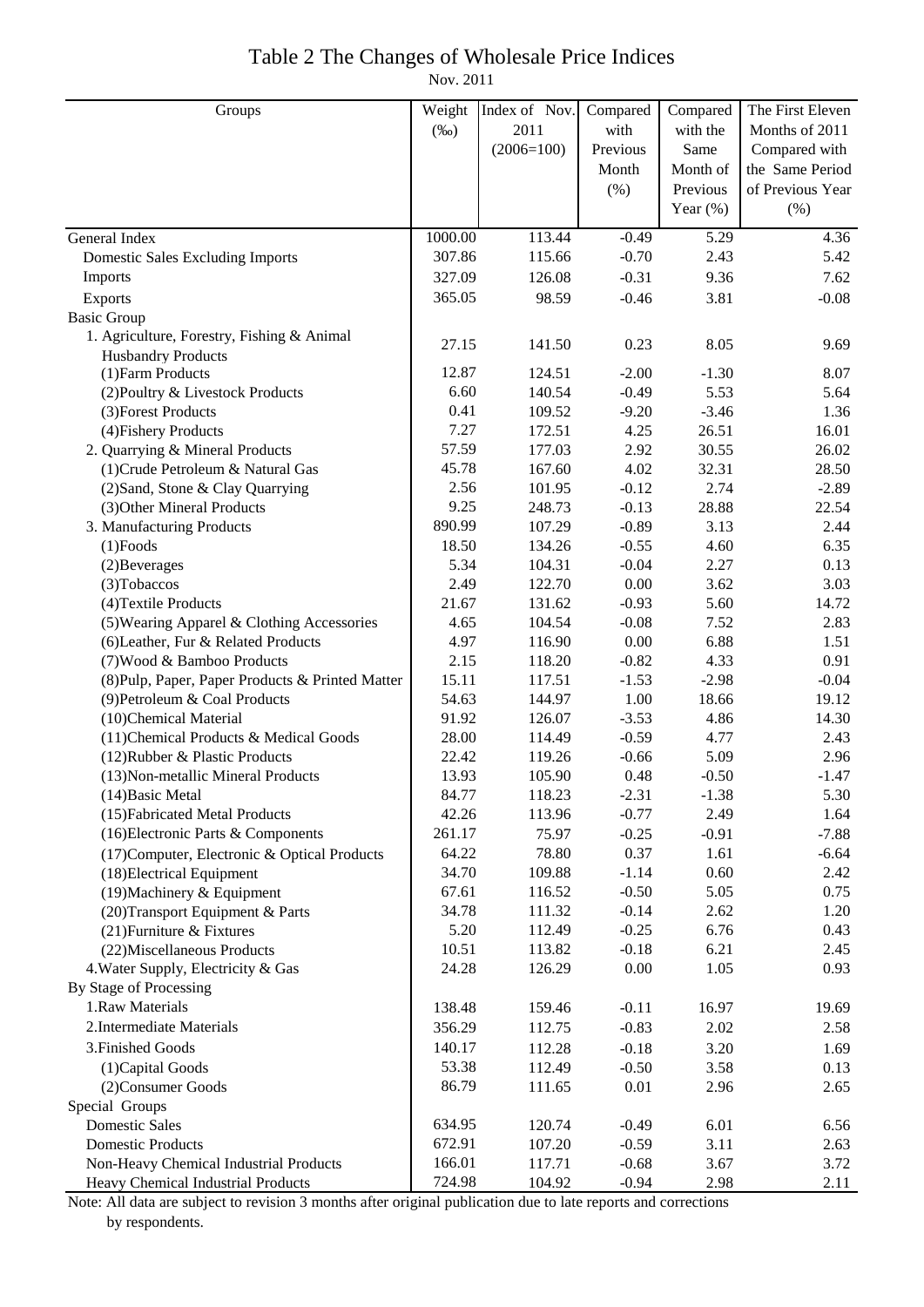# Table 3 The Changes of Import Price Indices

Nov. 2011

|                                                       | Weight   | Index of     | Compared      | Compared             | The First         |
|-------------------------------------------------------|----------|--------------|---------------|----------------------|-------------------|
|                                                       | $(\%0)$  | Nov. 2011    | with          | with the             | Eleven            |
|                                                       |          | $(2006=100)$ | Previous      | Same                 | Months of<br>2011 |
| Groups                                                |          |              | Month<br>(% ) | Month of<br>Previous | Compared          |
|                                                       |          |              |               | Year $(\%)$          | with the          |
|                                                       |          |              |               |                      | Same Period       |
|                                                       |          |              |               |                      | of Previous       |
|                                                       |          |              |               |                      | Year $(\%)$       |
| Basic Group (on N.T.D. Basis)                         |          |              |               |                      |                   |
| General Index                                         | 1,000.00 | 126.08       | $-0.31$       | 9.36                 | 7.62              |
| 1. Animal, Vegetable Products & Prepared<br>Foods     | 34.64    | 153.34       | $-1.19$       | 9.20                 | 11.67             |
| 2. Mineral Products & Nonmetallic Mineral<br>Products | 208.51   | 176.56       | 2.08          | 28.54                | 25.38             |
| 3. Textiles & Textile Articles                        | 13.85    | 142.14       | $-2.62$       | 6.58                 | 24.15             |
| 4. Wood, Paper, Pulp & Articles Thereof               | 17.93    | 115.35       | $-3.17$       | $-2.89$              | $-1.00$           |
| 5.Chemicals, Plastics, Rubber & Articles<br>Thereof   | 147.68   | 123.60       | $-2.47$       | 7.03                 | 7.69              |
| 6. Primary Metals & Articles Thereof                  | 118.38   | 116.75       | $-2.05$       | $-2.63$              | 5.02              |
| 7. Machinery, Optical & Precision Instruments         | 166.28   | 117.02       | $-0.68$       | 3.35                 | $-0.65$           |
| 8. Electronic Machinery                               | 258.41   | 82.65        | $-0.11$       | 1.50                 | $-6.04$           |
| 9. Transportation Equipment & Parts                   | 21.11    | 128.33       | $-1.26$       | 4.44                 | 2.41              |
| 10. Miscellaneous Products                            | 13.21    | 122.03       | $-0.07$       | 2.50                 | 0.64              |
| Basic Group (on U.S.D. Basis)                         |          |              |               |                      |                   |
| General Index                                         | 1,000.00 | 135.74       | $-0.18$       | 9.75                 | 16.23             |
| 1. Animal, Vegetable Products & Prepared<br>Foods     | 34.64    | 165.11       | $-1.06$       | 9.60                 | 20.60             |
| 2. Mineral Products & Nonmetallic Mineral<br>Products | 208.51   | 190.01       | 2.21          | 29.00                | 35.38             |
| 3. Textiles & Textile Articles                        | 13.85    | 153.02       | $-2.49$       | 6.97                 | 34.00             |
| 4. Wood, Paper, Pulp & Articles Thereof               | 17.93    | 124.20       | $-3.04$       | $-2.53$              | 6.97              |
| 5. Chemicals, Plastics, Rubber & Articles<br>Thereof  | 147.68   | 133.08       | $-2.34$       | 7.41                 | 16.32             |
| 6. Primary Metals & Articles Thereof                  | 118.38   | 125.79       | $-1.92$       | $-2.27$              | 13.46             |
| 7. Machinery, Optical & Precision Instruments         | 166.28   | 125.96       | $-0.54$       | 3.72                 | 7.29              |
| 8. Electronic Machinery                               | 258.41   | 88.98        | 0.02          | 1.88                 | 1.50              |
| 9. Transportation Equipment & Parts                   | 21.11    | 138.13       | $-1.13$       | 4.83                 | 10.59             |
| 10. Miscellaneous Products                            | 13.21    | 131.35       | 0.05          | 2.87                 | 8.71              |

Note: All data are subject to revision 3 months after original publication due to late reports and corrections by respondents.